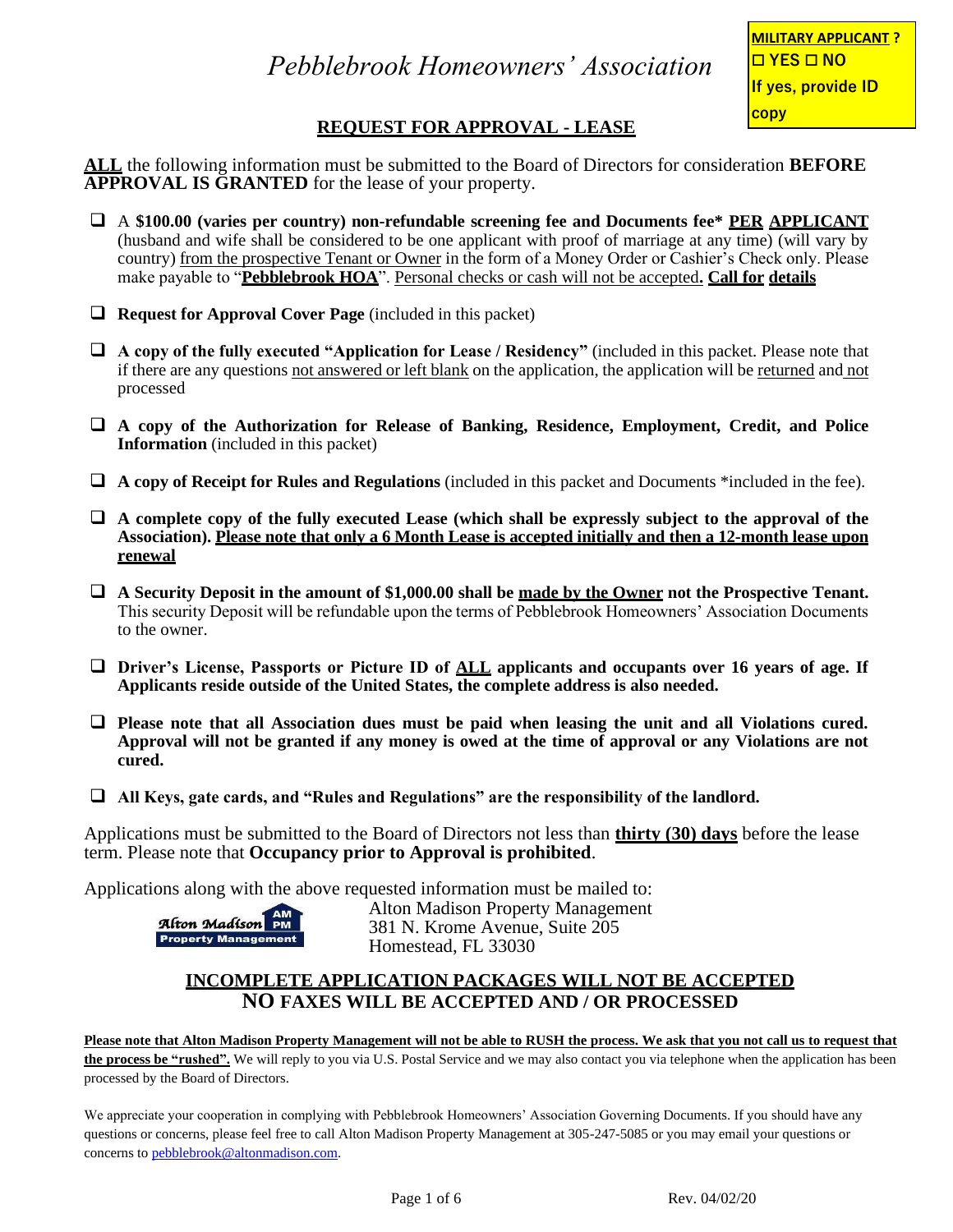## *Pebblebrook Homeowners' Association*

### **REQUEST FOR APPROVAL OF LEASE COVER PAGE**

The following information should be filled out by the Property Owner. Please complete all parts of this page. Please mark "N/A" for all parts that are Non-Applicable.

### **Property Owner's Information**

| Name of Property Owner:                          |                                              |  |
|--------------------------------------------------|----------------------------------------------|--|
| Property Address: (Homestead, FL 33035)          |                                              |  |
|                                                  |                                              |  |
| Pebblebrook Account #: (if unknown, leave blank) |                                              |  |
|                                                  |                                              |  |
|                                                  |                                              |  |
| <b>Realtor's Information (if applicable)</b>     |                                              |  |
|                                                  |                                              |  |
|                                                  |                                              |  |
| <b>Prospective Tenant's Information</b>          |                                              |  |
|                                                  |                                              |  |
|                                                  | <b>MILITARY APPLICANT</b><br><b>OYES ONO</b> |  |
|                                                  | If yes, please provide<br><b>ID copy</b>     |  |

Lease Term: \_\_\_\_\_\_\_\_\_\_\_\_\_\_\_\_\_\_\_\_\_\_\_\_\_\_\_\_\_to \_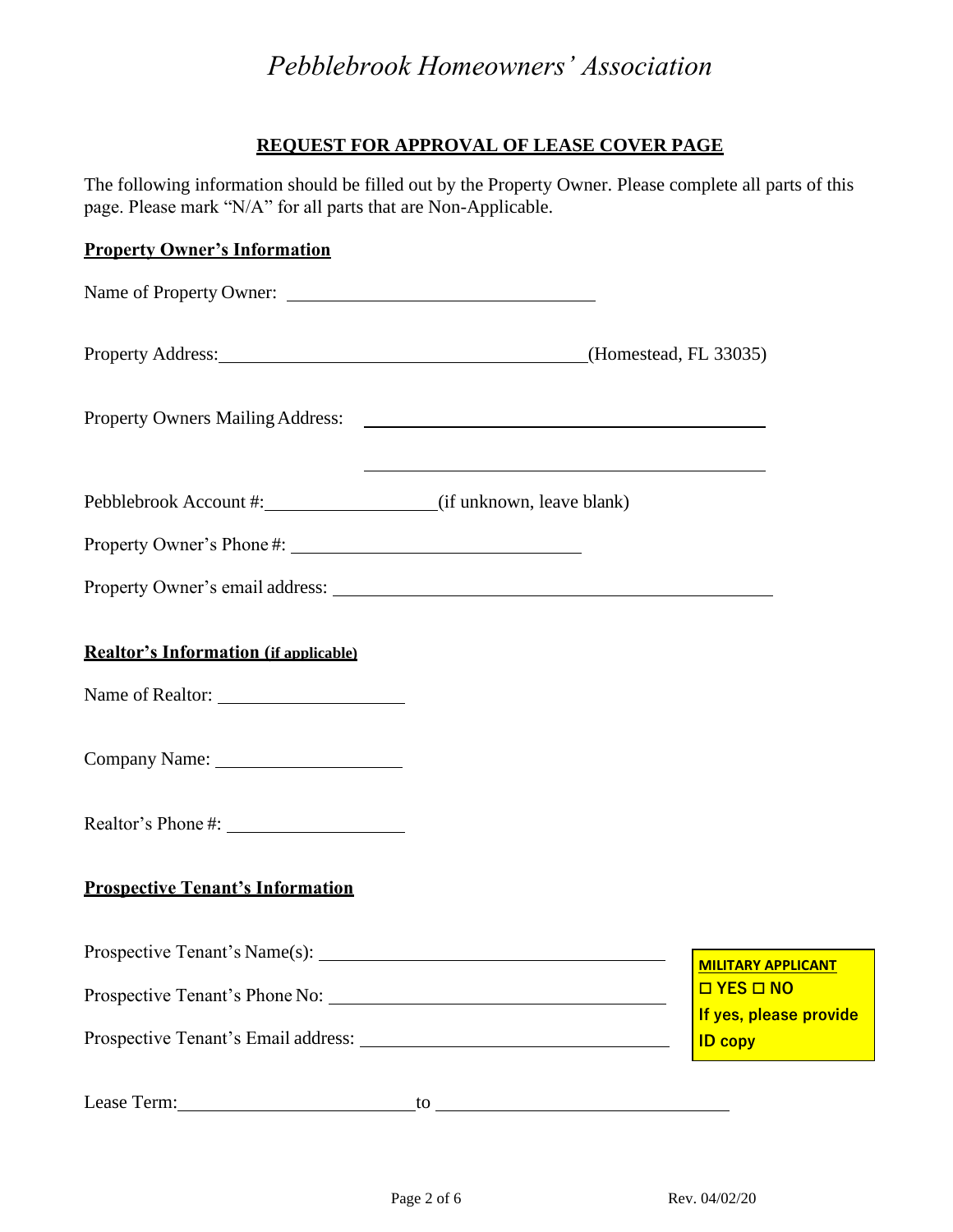# *Pebblebrook Homeowners' Association*

## **APPLICATION FOR LEASE / RESIDENCY**

| Applicant:                                                                                                                                                                                                                                 |                |                                                  |                                          |                     |                         |          |  |
|--------------------------------------------------------------------------------------------------------------------------------------------------------------------------------------------------------------------------------------------|----------------|--------------------------------------------------|------------------------------------------|---------------------|-------------------------|----------|--|
|                                                                                                                                                                                                                                            | (Last)         |                                                  | (First)                                  |                     |                         | (Middle) |  |
|                                                                                                                                                                                                                                            | Date of Birth: |                                                  |                                          | Social Security No: |                         |          |  |
| Email address:                                                                                                                                                                                                                             |                |                                                  |                                          |                     |                         |          |  |
| Personal<br>Description:                                                                                                                                                                                                                   |                |                                                  |                                          |                     |                         |          |  |
|                                                                                                                                                                                                                                            | Ht.            | Wt.<br>Hair Color                                |                                          | Driver's License #  |                         | State    |  |
| Present Address (NOT the address you are moving to):                                                                                                                                                                                       |                |                                                  |                                          | (Street)            |                         |          |  |
|                                                                                                                                                                                                                                            |                |                                                  |                                          |                     |                         | (Apt)    |  |
| (City)                                                                                                                                                                                                                                     | (State)        |                                                  | $\overline{(Zip Code)}$ (Home telephone) | $\Box$              | $\Box$ Rent             | (Since)  |  |
| Landlord/Mortgage Co.: ____                                                                                                                                                                                                                |                |                                                  |                                          |                     |                         |          |  |
|                                                                                                                                                                                                                                            |                | (Name)                                           |                                          |                     | (Address)               |          |  |
| (City)                                                                                                                                                                                                                                     | (State)        | (Zip Code)                                       | (Telephone)                              | $O_{Wn}$            | $R_{\text{ent}}$        | (Since)  |  |
| Previous Address                                                                                                                                                                                                                           |                |                                                  |                                          |                     |                         |          |  |
|                                                                                                                                                                                                                                            |                | (Street)                                         |                                          |                     |                         | (Apt)    |  |
| (City)                                                                                                                                                                                                                                     | (State)        | $\overline{(Zip Code)}$ $\overline{(Telephone)}$ |                                          | $O_{Wn}$            | $\frac{1}{\text{Rent}}$ | (Since)  |  |
|                                                                                                                                                                                                                                            |                |                                                  |                                          |                     |                         |          |  |
|                                                                                                                                                                                                                                            |                | (Name)                                           | (Address)                                |                     |                         |          |  |
|                                                                                                                                                                                                                                            |                |                                                  |                                          |                     |                         |          |  |
| (City)                                                                                                                                                                                                                                     |                | (Zip Code)                                       |                                          | $O_{Wn}$            | $R_{\text{ent}}$        | (Since)  |  |
|                                                                                                                                                                                                                                            | (State)        |                                                  | (Telephone)                              |                     |                         |          |  |
|                                                                                                                                                                                                                                            |                |                                                  |                                          |                     |                         |          |  |
|                                                                                                                                                                                                                                            |                |                                                  |                                          |                     |                         |          |  |
|                                                                                                                                                                                                                                            |                |                                                  |                                          |                     |                         |          |  |
|                                                                                                                                                                                                                                            |                |                                                  |                                          | Telephone:          |                         |          |  |
|                                                                                                                                                                                                                                            |                |                                                  |                                          |                     |                         |          |  |
| Year                                                                                                                                                                                                                                       | Make           | Model                                            | Color                                    |                     | Tag Number: _           |          |  |
|                                                                                                                                                                                                                                            |                |                                                  |                                          |                     |                         |          |  |
| Year                                                                                                                                                                                                                                       | Make           | Model                                            | Color                                    |                     | Tag Number:             |          |  |
|                                                                                                                                                                                                                                            |                |                                                  |                                          |                     |                         |          |  |
|                                                                                                                                                                                                                                            | (Name)         |                                                  |                                          |                     | (Business Address)      |          |  |
| (City)<br>(State)                                                                                                                                                                                                                          | (Zip Code)     | (Telephone)                                      | (Supervisor)                             |                     | (Monthly Income)        | (Since)  |  |
|                                                                                                                                                                                                                                            |                |                                                  |                                          |                     |                         |          |  |
| <b>Total Number of people to occupy premises:</b><br>Have you ever been evicted from any leased premises? YES / NO<br>Rent Amount:<br>In case of Emergency, notify:<br>Vehicle 1:<br>Vehicle 2:<br>Present Employer:<br>Previous Employer: | (Name)         |                                                  |                                          |                     | (Business Address)      |          |  |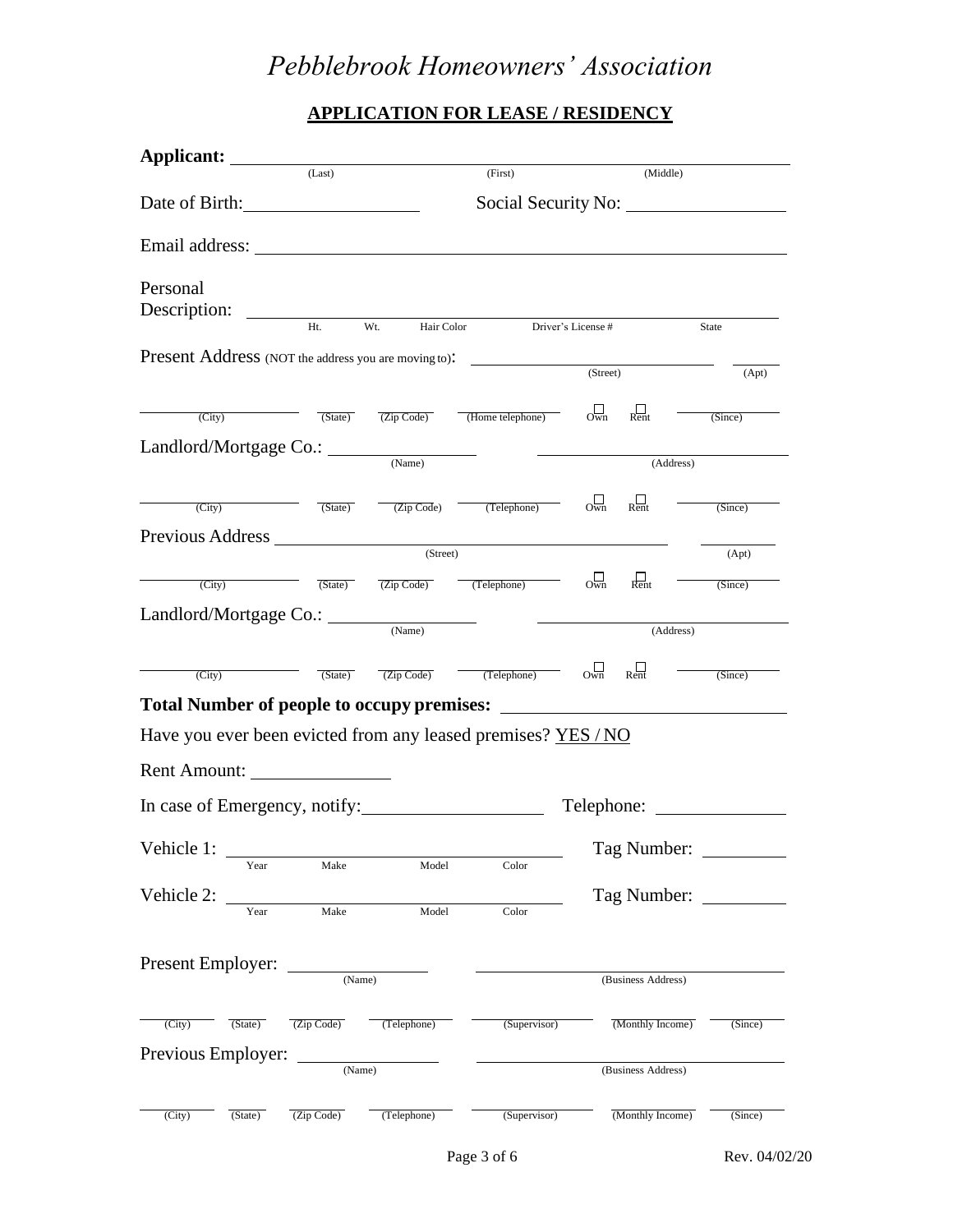*Pebblebrook Homeowners' Association*

|                                                                                                 |            | (Last)      | (First)                                                                                                                                                                                                                       |                                      | (Middle)              |
|-------------------------------------------------------------------------------------------------|------------|-------------|-------------------------------------------------------------------------------------------------------------------------------------------------------------------------------------------------------------------------------|--------------------------------------|-----------------------|
| Date of Birth:                                                                                  |            |             |                                                                                                                                                                                                                               | Social Security No.:                 |                       |
|                                                                                                 |            |             | Email Address: The Second Second Second Second Second Second Second Second Second Second Second Second Second Second Second Second Second Second Second Second Second Second Second Second Second Second Second Second Second |                                      |                       |
| Co-Applicant's<br>Description:                                                                  | $Ht$ .     | $Wt$ .      | Hair Color Driver's License #                                                                                                                                                                                                 |                                      |                       |
|                                                                                                 |            |             |                                                                                                                                                                                                                               |                                      | State                 |
|                                                                                                 |            |             | Is Co-Applicant spouse? $\Box$ Yes $\Box$ No Specify Relationship:                                                                                                                                                            |                                      |                       |
| Co-Applicant's Present Employer: <u>COMANNELL</u>                                               |            |             |                                                                                                                                                                                                                               |                                      |                       |
|                                                                                                 |            |             |                                                                                                                                                                                                                               | (Business Address)<br>\$             |                       |
| (State)<br>(City)                                                                               | (Zip Code) | (Telephone) | (Supervisor)                                                                                                                                                                                                                  | (Monthly Income)                     | (Since)               |
|                                                                                                 |            |             | Co-Applicant's Previous Employer:                                                                                                                                                                                             |                                      |                       |
|                                                                                                 |            |             | (Name)                                                                                                                                                                                                                        | (Business Address)                   |                       |
| (State)<br>(City)                                                                               | (Zip Code) |             | (Telephone) (Supervisor)                                                                                                                                                                                                      | (Monthly Income)                     | (Since)               |
|                                                                                                 |            |             |                                                                                                                                                                                                                               |                                      |                       |
|                                                                                                 |            |             |                                                                                                                                                                                                                               |                                      |                       |
|                                                                                                 |            |             | APPLICANT / CO-APPLICANT – Please fill out section below jointly                                                                                                                                                              |                                      |                       |
|                                                                                                 |            |             | Pets: $\_\_$                                                                                                                                                                                                                  | (Description and approximate weight) |                       |
|                                                                                                 |            |             |                                                                                                                                                                                                                               |                                      |                       |
|                                                                                                 | (Name)     |             | $(Acct. \#)$                                                                                                                                                                                                                  | $(Phone \#)$                         |                       |
|                                                                                                 | (Location) |             | $\overline{(City)}$                                                                                                                                                                                                           | (State)                              |                       |
|                                                                                                 |            |             |                                                                                                                                                                                                                               |                                      |                       |
|                                                                                                 | (Name)     |             | (Acct. # - Last 4 Numbers)                                                                                                                                                                                                    | $(Phone \#)$                         |                       |
|                                                                                                 |            | (Location)  | (City)                                                                                                                                                                                                                        | (State)                              |                       |
|                                                                                                 |            |             | Have you ever been arrested for a misdemeanor or felony?                                                                                                                                                                      | Applicant                            | <b>Co-Applicant</b>   |
|                                                                                                 |            |             |                                                                                                                                                                                                                               | Yes<br>No                            | Yes<br>N <sub>o</sub> |
| Children: (How many and their ages)<br><b>Bank</b><br>Reference:<br>Credit Card<br>Reference: _ |            |             | Have you ever been convicted for a misdemeanor or felony?                                                                                                                                                                     | <b>Applicant</b>                     | Co-Applicant          |

CORRECTION INFORMATION – Applicant represents that all of the above statements are true and complete, and hereby, authorizes verification of the above information, references and credit records in addition to the foregoing, applicant(s) has paid to Pebblebrook HOA the sum of \$100.00 (Varies per Country) as a non-refundable fee for Association's costs and right of occupancy and or forfeiture of deposits and may constitute a criminal offense under the laws of this State. Furthermore, I understand that an investigative consumer report including information about my character, general reputation, personal characteristics, mode of living, and all public record information including criminal records may be made. I understand that a written request for the nature and scope of the investigation if made within a reasonable period of time may be made. I understand that misrepresentation of the above information will void my lease/rental agreement and be grounds for immediate eviction with loss of all deposits. I authorize verification of this information by the Landlord or his agent EQUAL CREDIT OPPORTUNITY ACT - The Federal ECOA prohibits from discriminating against credit applicants on the basis of sex or marital status. The Federal Agency which administers compliance with this law concerning this apartment community is Federal Trade Commission. 1718 Peachtree St. N.W. Room 10000, Atlanta, Georgia 30308

| I HAVE READ AND AGREED TO THE PROVISIONS AS STATED. |      |             |                          |               |
|-----------------------------------------------------|------|-------------|--------------------------|---------------|
| Applicant's Signature                               | Date |             | Co-Applicant's Signature | Date          |
|                                                     |      | Page 4 of 6 |                          | Rev. 04/02/20 |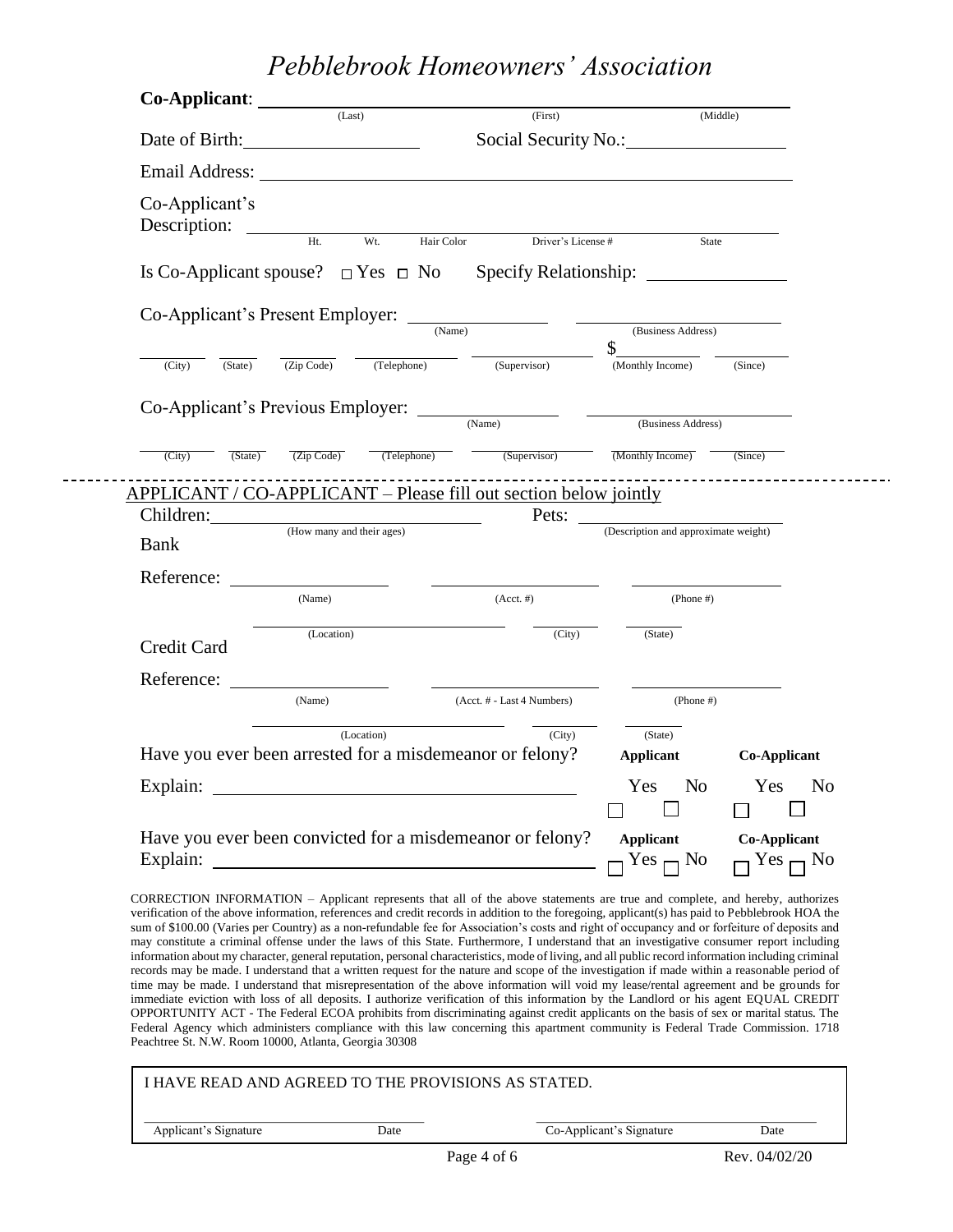## *Pebblebrook Homeowners' Association*

#### **EMPLOYMENT, CREDIT AND POLICE INFORMATION**

 $I(we)$ 

Hereby authorize the release of information to the Credit Agency and their Attorneys or Representatives, and United Screening Services Inc, as Agents, concerning my banking, credit, residence, employment or police records in reference to this application for housing with Pebblebrook Homeowners' Association, Inc., hereinafter referred to as "Pebblebrook".

I/we understand that the Board of Directors of Pebblebrook may cause to be instituted such an investigation of my background as the Board may deem necessary. Accordingly, I specifically authorize the Board of Directors of Pebblebrook, or United Screening Services Inc, as agents to make such investigation and agree that the information contained in the attached application may be used in such investigation.

Furthermore, I/we release the Board of Directors and Officers of Pebblebrook, United Screening Services Inc, as Agent (to include: Employees, Officers, Directors, Brokers, Agents, and representatives of the foregoing) and all persons and firms providing or receiving information in this report, from any and all claims or liability which might arise from the release transmission, assembly, interpretation of information, denial or application or other adverse action.

Signature of Applicant Date

Signature of Co-Applicant Date